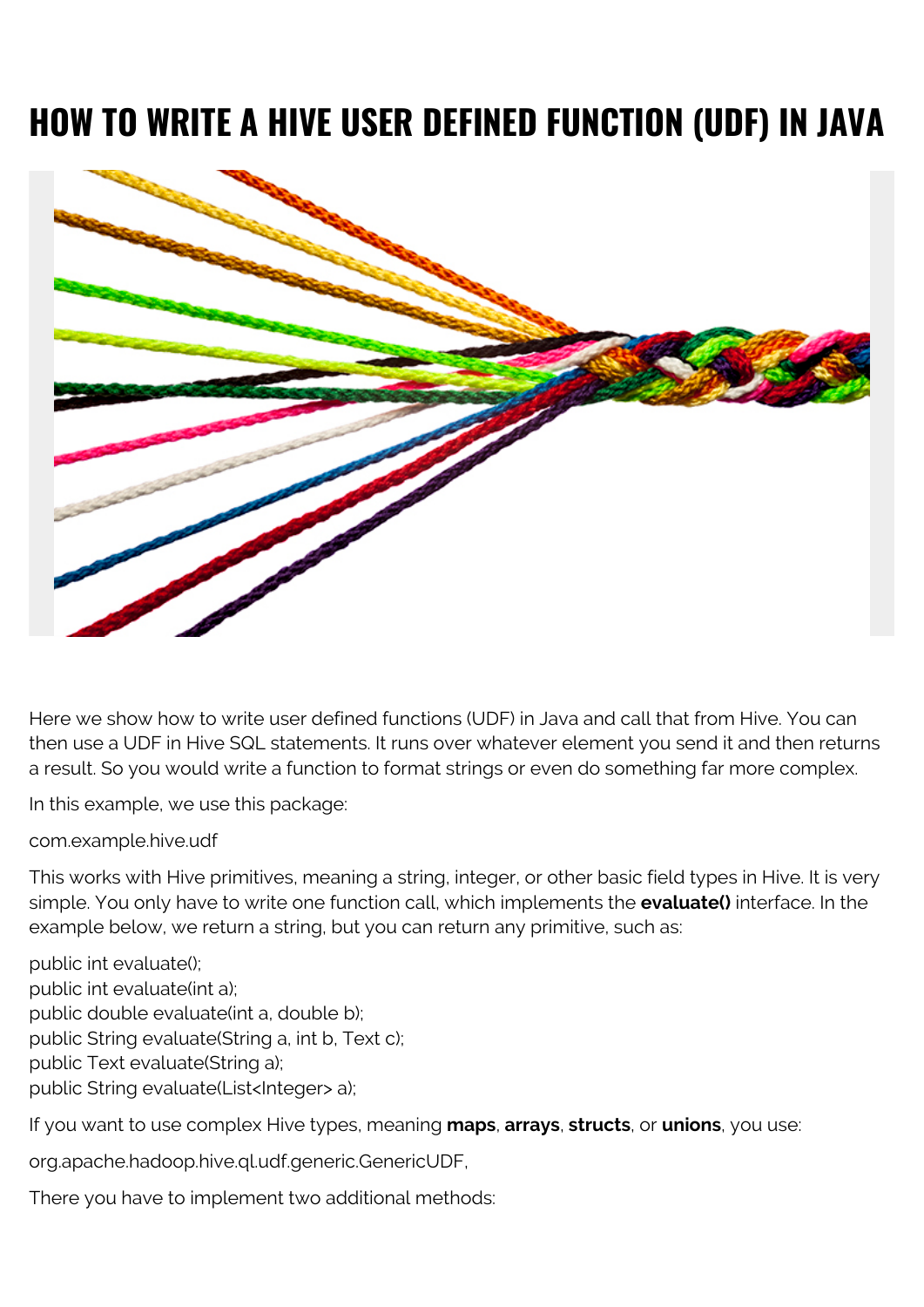public ObjectInspector initialize(ObjectInspector[] arguments) public String getDisplayString(String[] children)

And If you want to write user defined aggregation functions, you use:

org.apache.hadoop.hive.ql.exec.hive.UDAF

Aggregation functions are those that run over sets of data. For example, **average** runs over a set of data.

Technically, the code to do aggregate functions is not much more complicated to write. However, the architectural implementation is complex as this is a type of mapReduce function. That means it runs in parallel in a cluster, with pieces of the calculation coming together at different times. So you have to poll the **iterate()** function until Hive is done calculating the results then you can use that.

## **Sample Java Program**

First, install Hive following [these instructions](https://blogs.bmc.com/blogs/hadoop-hive/).

Here we use **hive** as the CLI although **beehive** is a newer one that the Hive developers want users to switch too. Beehive includes all the same hive commands. It's only architecturally different. I prefer **hive**.

(**Note:** For the example below, it is easier to run everything as root. Otherwise you will get stuck on permissions issues and will spend time sorting those out. For example, the Hive process might not be able to read the Hadoop data because of file permissions. Adding further complexity, the userid you are using might be different than the user who is running Hive. You could, of course, work through those issues if you want.)

First, we need some data. We will use the Google daily year-to-date stock price. We will use this data in more than one blog post. Download it from [here.](https://www.investing.com/equities/google-inc-historical-data)

Shorten the long filename downloaded to **google.csv**. Delete the first line (headers) and the last two (includes summary info). Then you will have data like this:

"Feb 16, 2017","842.17","838.50","842.69","837.26","1.01M","0.58" "Feb 15, 2017","837.32","838.81","841.77","836.22","1.36M","-0.32" "Feb 14, 2017","840.03","839.77","842.00","835.83","1.36M","0.13" "Feb 13, 2017","838.96","837.70","841.74","836.25","1.30M","0.49" "Feb 10, 2017","834.85","832.95","837.15","830.51","1.42M","0.58" "Feb 09, 2017","830.06","831.73","831.98","826.50","1.19M","0.02" "Feb 08, 2017","829.88","830.53","834.25","825.11","1.30M","0.08"

As you can see, those quote marks are not helpful when working with numbers. So we will write a simple program to remove them.

First, this is Hive, so it will look to Hadoop for the data and not the local file system. So copy it to Hadoop.

hadoop fs -mkdir /data/stocks hadoop fs -put /home/walker/Documents/bmc/google.csv /data/stocks

Here I have: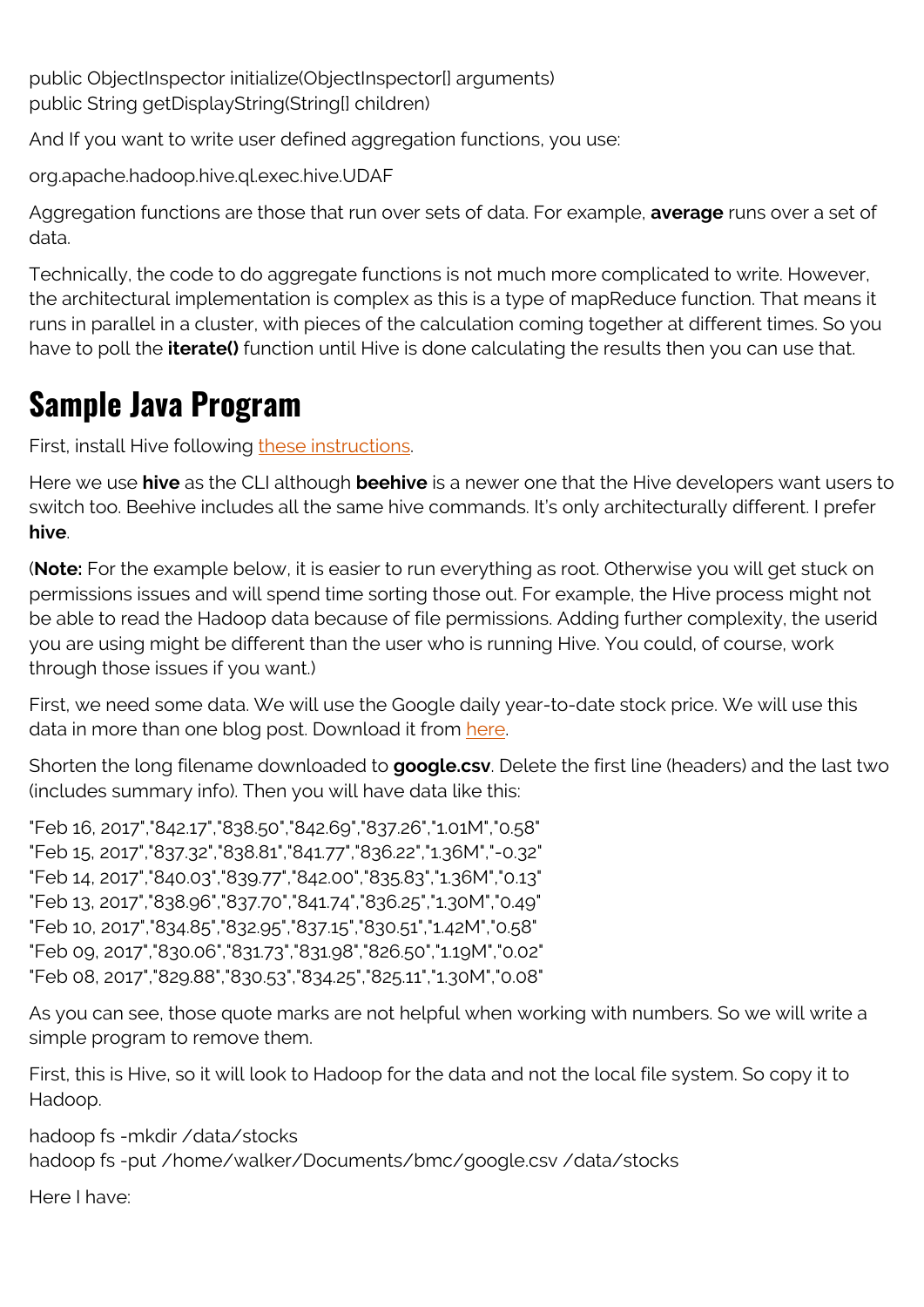HADOOP\_HOME=/usr/hadoop/hadoop-2.8.1 HIVE\_HOME=/usr/local/hive/apache-hive-2.3.0-bin

We need jar files from t[here](https://web.archive.org/web/20170830191305/https://mvnrepository.com/artifact/org.apache.hadoop/hadoop-common/2.8.1) plus hadoop-common-2.8.1.jar, which you can download here.

So do that then:

export CLASSPATH=/usr/local/hive/apache-hive-2.3.0-bin/lib/hiveexec-2.3.0.jar:/usr/hadoop/hadoop-2.8.1/share/hadoop/mapreduce/hadoop-mapreduce-clientcore-2.8.1.jar:/home/walker/Documents/bmc/hadoop-common-2.8.1.jar

Now, you do not need Maven or anything complicated like that. Just pick a folder where you want to write your Java file. Since we put the file in this package:

package com.example.hive.udf;

Java will expect that the .class files be in this folder structure:

com/example/hive/udf

So compile the code, copy the resulting .class file files to the package name folder, then create the JAR file:

```
javac Quotes.java
mv Quotes.class com/example/hive/udf/
jar cvf Quotes.jar com/example/hive/udf/Quotes.class
```
## **Code**

Here is the code:

```
package com.example.hive.udf;
import org.apache.hadoop.hive.ql.exec.UDF;
import org.apache.hadoop.io.Text;
public final class Quotes extends UDF {
public Text evaluate(final Text s) {
if (s == null) { return null; }
return new Text(s.toString().replaceAll("^\"|\"$", ""));
}
}
```
Now, run hive and add the JAR file. (**Note** that you it from the local file system and not Hadoop.)

add jar /home/walker/Documents/bmc/Quotes.jar;

And to show that it is there:

list jars

Now create this table:

```
CREATE TABLE IF NOT EXISTS google(
tradeDate STRING,
price STRING,
open STRING,
```